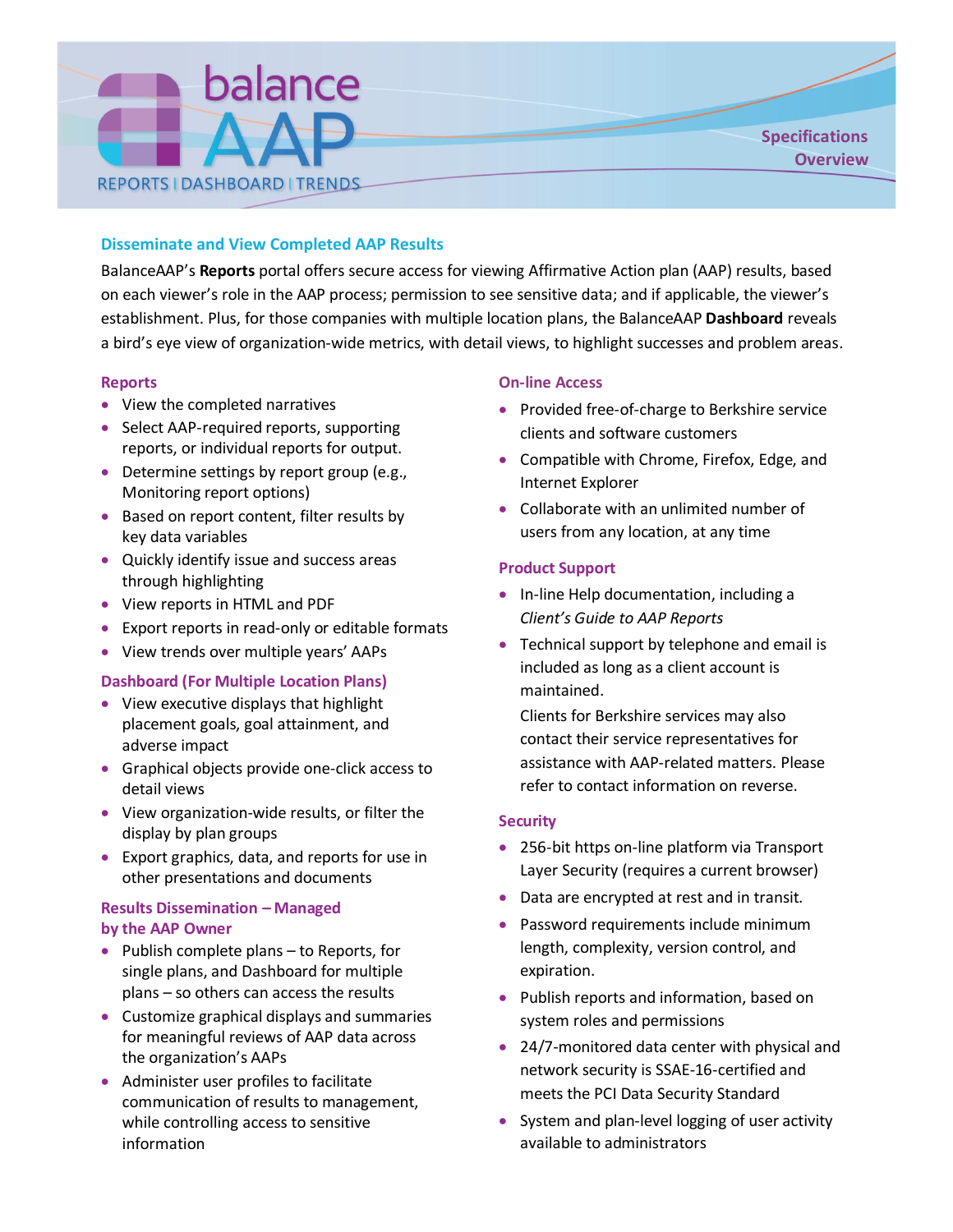

| <b>Module</b>                                                                                                                                                                     | <b>Tools</b>                                                                                                                                                                                                                                                                                                                                                                                                                                                                                                                                                                                                                                                                                                                                                                                                                                                                                                                                                                                                                                                                                                                                           |
|-----------------------------------------------------------------------------------------------------------------------------------------------------------------------------------|--------------------------------------------------------------------------------------------------------------------------------------------------------------------------------------------------------------------------------------------------------------------------------------------------------------------------------------------------------------------------------------------------------------------------------------------------------------------------------------------------------------------------------------------------------------------------------------------------------------------------------------------------------------------------------------------------------------------------------------------------------------------------------------------------------------------------------------------------------------------------------------------------------------------------------------------------------------------------------------------------------------------------------------------------------------------------------------------------------------------------------------------------------|
| <b>REPORTS</b><br><b>Special Feature:</b><br><b>Access Overview graphics:</b><br>Incumbency vs. Estimated<br>Availability, Adverse Impact,<br>Workforce                           | Access Minorities & Women, Individuals with Disabilities, and Veterans Narratives<br>٠<br>Access a comprehensive set of primary and supporting AAP reports<br>۰<br>Select reports alphabetically, by Report Group, or by primary/supporting designation<br>Filter results by key data variables, as appropriate for the report (e.g., job group,<br>$\bullet$<br>EEO code, race/ethnicity, statistical significance)<br>View a report in HTML, PDF, or where applicable, a graph<br>$\bullet$<br>Export plan reports in Excel, PDF, or Word. Export narratives in PDF<br>$\bullet$<br>Export separate files in a Zip file, or export a single file<br>$\bullet$                                                                                                                                                                                                                                                                                                                                                                                                                                                                                        |
| <b>DASHBOARD</b><br>(For Multiple Location Plans)<br><b>Special Features:</b><br>Minimize and expand objects<br>Filter by plan group, protected<br>group, job group, audit status | View an interactive display, which graphically highlights successes and problem areas for<br>placement goals, goal attainment, and adverse impact:<br>Pie charts-Identify successes/problem areas for placement goals, goal attainment,<br>and adverse impact in personnel actions, overall and by plan group; with detail view<br>Map object-View plans and metrics by location and OFCCP region<br>٠<br>Metrics object-For organizations with functional plans, view a bar chart (and detail)<br>٠<br>by unit (e.g., Engineering), showing goals, goal attainment, and adverse impact<br>Summary table—Identify adverse impact by location and review details by job group<br>$\bullet$<br>Scorecard-Review current scores on placement goals and adverse impact<br>$\bullet$<br>View, print, and export graphics and underlying data, in PDF, Excel, or Text, as appropriate                                                                                                                                                                                                                                                                        |
| <b>Trend Reports</b>                                                                                                                                                              | For up to four AAPs, identify positive/negative movement in key AAP metrics; display<br>graphs and tables on workforce composition, goals, and personnel actions                                                                                                                                                                                                                                                                                                                                                                                                                                                                                                                                                                                                                                                                                                                                                                                                                                                                                                                                                                                       |
| <b>Results Dissemination -</b><br><b>System Controls for</b><br>the AAP Owner                                                                                                     | Determine plan groups in the AAPs (e.g., by region) to organize the Dashboard display<br>$\bullet$<br>Publish completed plans to Reports portal and Dashboard<br>$\bullet$<br>Set up user profiles to control access (e.g., Narratives only, AAPs by location, pay data)<br>$\bullet$<br>Determine email settings for notifying audiences that plans are ready to view, and<br>$\bullet$<br>create the notification message; develop an on-screen banner for viewers<br>Customize the Reports screen, including naming and ordering report groups<br>$\bullet$<br>Apply report group settings, as applicable (e.g., hide/show, include, order by, run by)<br>Apply highlighting to problem areas (e.g., potential/significant underutilization)<br>$\bullet$<br>Determine global Dashboard display options<br>Set default file types for downloading plan results<br>Upload corporate, HR, or compliance documents in PDF, Word, and Excel<br>Store completed AAPs for the mandated regulatory period<br>$\bullet$<br>Export the OFCCP compensation data submission for an audit<br>$\bullet$<br>Archive completed plans for use outside of balanceAAP |
| <b>BalanceAAP Intraconnectivity</b>                                                                                                                                               | Navigate between plans<br>Role-based controls allow access to the Reports portal and Dashboard separately<br>OR in conjunction with the software's plan preparation/analysis functions<br>Direct publishing connectivity for the AAP owner                                                                                                                                                                                                                                                                                                                                                                                                                                                                                                                                                                                                                                                                                                                                                                                                                                                                                                             |
|                                                                                                                                                                                   |                                                                                                                                                                                                                                                                                                                                                                                                                                                                                                                                                                                                                                                                                                                                                                                                                                                                                                                                                                                                                                                                                                                                                        |



<sup>2</sup> **Derkshire** <sup>8924</sup> McGaw Court Customer Product Support: (800) 882-8904<br> **Columbia**, MD 21045 **Product.support@berkshireassociates.com** product.support@berkshireassociates.com